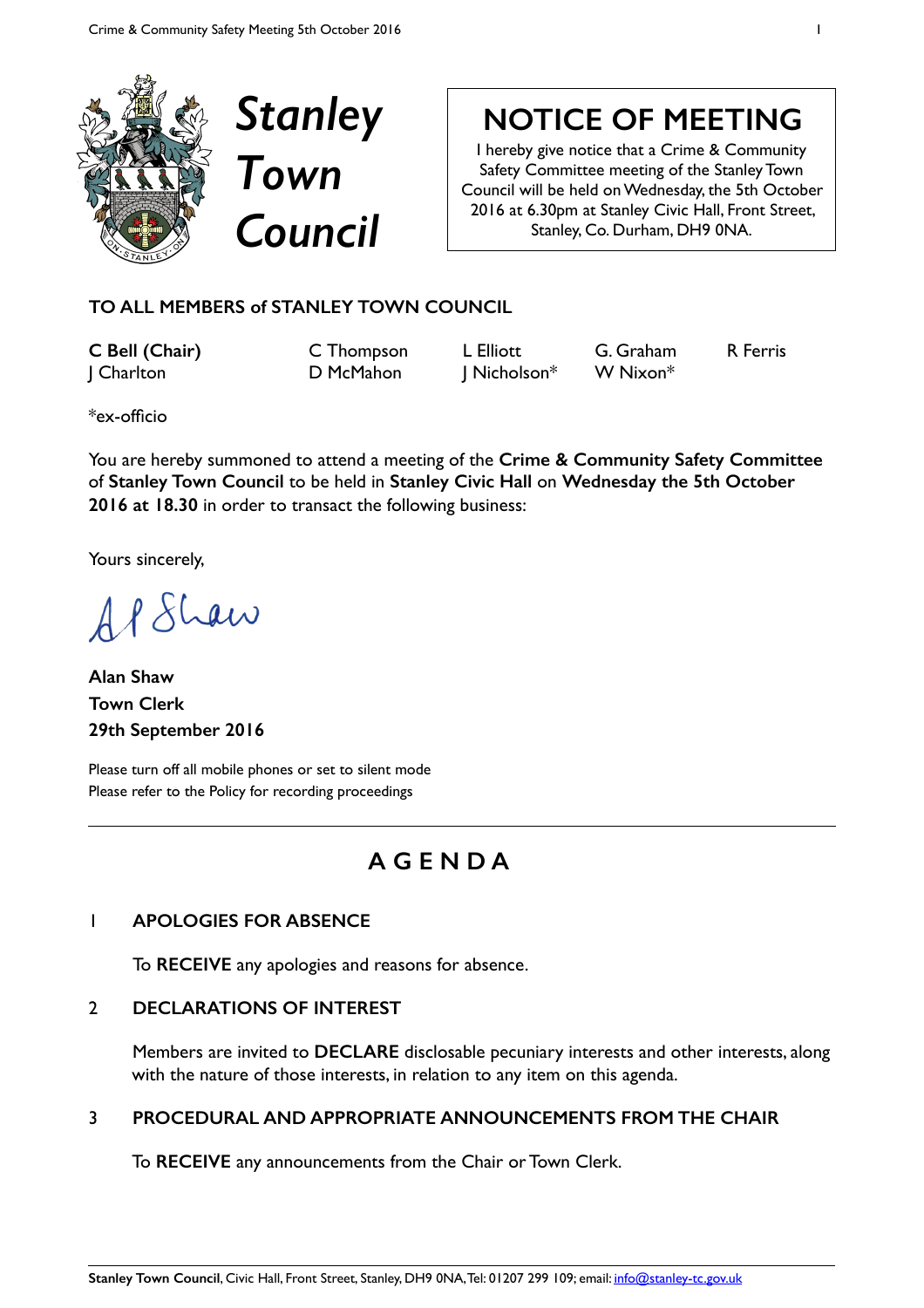#### 4 **PUBLIC PARTICIPATION**

An adjournment will be allowed at the direction of the Chairman to allow for public comment and response in relation to items on this agenda or to consider written questions from the public submitted in advance of the meeting (*Individuals will be permitted a maximum of three minutes each. Total time for this session is limited to fifteen minutes).*

#### 5 **CONFIRMATION OF COUNCIL MINUTES (ATTACHMENT A)**

To **APPROVE** as a correct record and sign the minutes of the Crime & Community Safety Committee Meeting held on 8th June 2016.

#### 6 **CURSI**

Committee will receive an update from the Stanley Road Safety Project and proposals for projects for 2017/18

Committee is requested to **CONSIDER** this matter and make **RECOMMENDATIONS** to Full Council.

#### 7 **MINI POLICE UNIFORMS**

The Chairman has requested that Committee considers further funding for Mini Police uniforms in 2017/18

Committee is requested to **CONSIDER** this matter and make **RECOMMENDATIONS** to Full Council.

#### **8 DEFIBRILLATORS**

At the meeting of Council held on the 20th September, Committee was tasked to **CONSIDER** locations in the Parish that would benefit from the provision of Defib equipment.

#### **9 WINTER MAINTENANCE (ATTACHMENT B)**

The Community Development Manager has prepared a report for consideration by Committee

#### **10 REVIEW OF PROJECTS**

Committee to consider projects delivered in 2016/17 and make **RECOMMENDATIONS** to full Council in relation to those that should be repeated in 2017/18 and associated budgets.

(i) Committee is requested to **CONSIDER** which projects should be run again in 2017/18 and make **RECOMMENDATIONS** to Full Council about which projects should be repeated and the level of budget that should be allocated in each case.

(ii) **Open Session**: Members of Council and the Public are invited to put forward suggestions for events and activities to be provided or funded by Stanley Town Council in 2017/18.